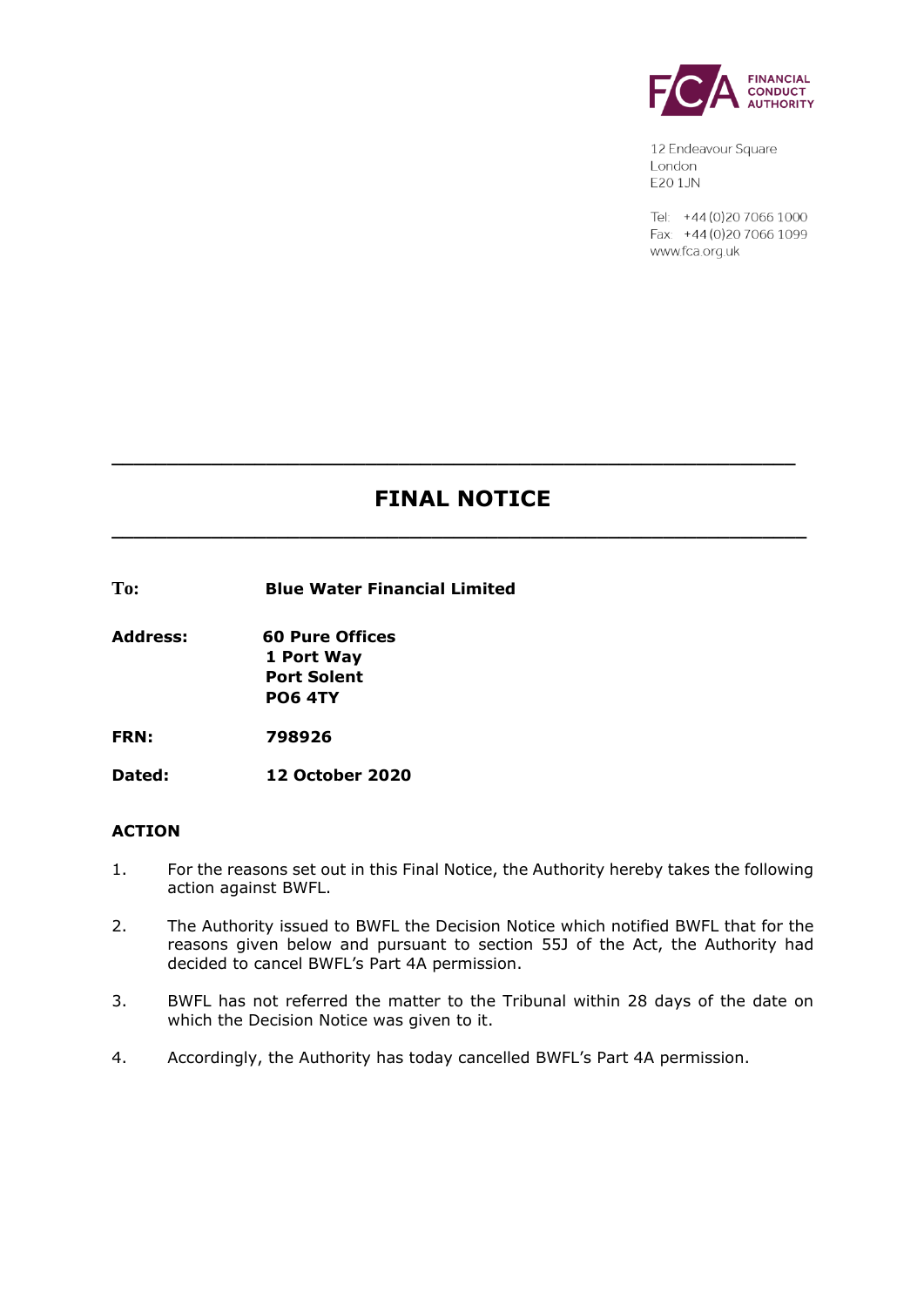## **DEFINITIONS**

5. The definitions below are used in this Final Notice:

"the Act" means the Financial Services and Markets Act 2000;

"the Authority" means the Financial Conduct Authority;

"BWFL" means Blue Water Financial Limited;

"BWFL's Part 4A permission" means the permission granted by the Authority to BWFL pursuant to Part 4A of the Act;

"the Decision Notice" means the Decision Notice issued by the Authority to BWFL dated 13 August 2020;

"the Overdue Balance" means the outstanding sum of £3,330.94, owed by BWFL to the Authority for annual fees and levies for the period 1 April 2019 to 31 March 2020, which was due for payment by 5 October 2019;

"the Principles" means the Authority's Principles for Businesses;

"the suitability Threshold Condition" means the threshold condition set out in paragraph 2E of Schedule 6 to the Act;

"the Threshold Conditions" means the threshold conditions set out in Schedule 6 to the Act;

"the Tribunal" means the Upper Tribunal (Tax and Chancery Chamber); and

"the Warning Notice" means the Warning Notice issued by the Authority to BWFL dated 23 July 2020.

## **REASONS FOR THE ACTION**

- 6. On the basis of the facts and matters and conclusions described in the Warning Notice, and in the Decision Notice, it appears to the Authority that BWFL is failing to satisfy the suitability Threshold Condition, in that the Authority is not satisfied that BWFL is a fit and proper person having regard to all the circumstances, including whether BWFL managed its business in such a way as to ensure that its affairs were conducted in a sound and prudent manner.
- 7. BWFL has failed to pay the Overdue Balance and it has not been open and cooperative in all its dealings with the Authority, in that BWFL has failed to respond to the Authority's repeated requests for it to pay the Overdue Balance, and has thereby failed to comply with Principle 11 of the Principles and to satisfy the Authority that it is ready, willing and organised to comply with the requirements and standards of the regulatory system.
- 8. These failures, which are significant in the context of BWFL's suitability, lead the Authority to conclude that BWFL has failed to manage its business in such a way as to ensure that its affairs are conducted in a sound and prudent manner, that it is not a fit and proper person, and that it is therefore failing to satisfy the Threshold Conditions in relation to the regulated activities for which it has had a permission.

#### **DECISION MAKER**

9. The decision which gave rise to the obligation to give this Final Notice was made by the Regulatory Decisions Committee.